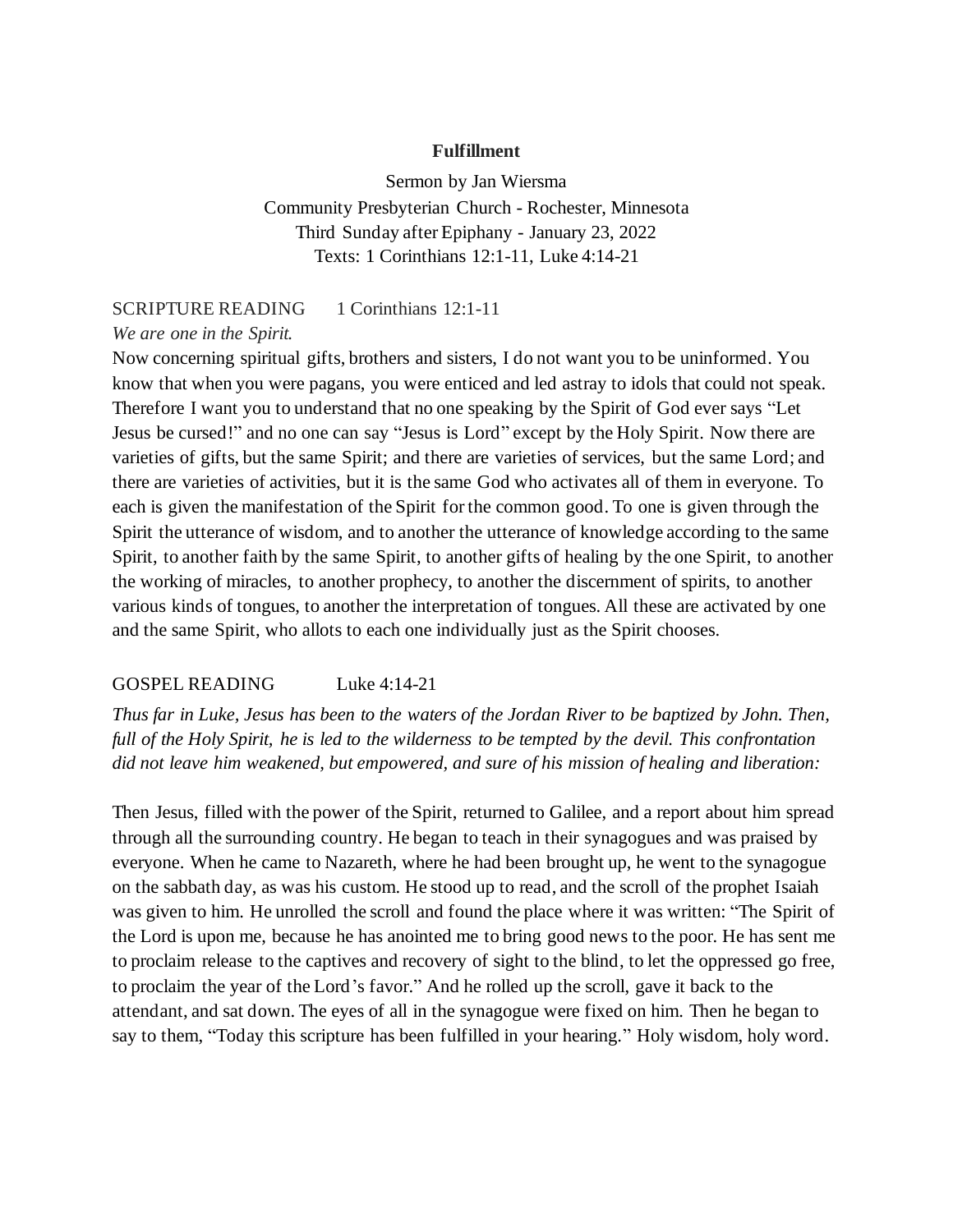In Luke's gospel especially, so much of Jesus' life and ministry is about fullness and fulfillment. Mary and Elizabeth were filled with the Spirit - and then their own bodies and wombs are filled with new life, fulfilled in birth. Now grown up, Jesus enters the wilderness to be filled with the Holy Spirit and power. The light has grown inside Jesus to the point where he can't hold it in any more. It has to shine forth. Jesus is filled with light, filled with Spirit, filled with power.

This year, the message of fullness comes to us at a time when our lives seem so empty: schoolrooms empty of students, concert halls empty of music lovers, sanctuaries empty of worshipers. But hospitals are full, full of people who struggle to fill their lungs with air.

Some of us struggle to fill our empty hours, while others - health care workers, teachers, businesses short-staffed due to covid - have no free hours to spare. Gaps and inequities in the social fabric grow more apparent, while natural disasters and hostility between nations keep the world in a constant state of tension. We wonder, what are we supposed to do? How can we help?

Jesus filled his listeners' ears with promises they had hardly dared hope for: things finally going right for people who were poor, release for captives, sight for the blind, freedom for the oppressed, God's favor filling their lives. They were ripe for this kind of blessing. They had waited for centuries, since Isaiah's time, for someone to say, "Today this scripture has been fulfilled in your hearing." Today this glorious work is completed, accomplished, done.

But how could he say those wonderful works had been fulfilled *then* when we look around *today*  and see so much still wrong in the world? That's the question I keep coming back to: Where is justice now? Where is clear vision? Where is freedom? What can we possibly do that will help? How can we fill the gaping holes and needs in our own time?

Stuck in our own isolation, it's easy to forget the mutuality of fullness: there must be something to be filled as well as something to fill it. Wind fills the sail. Water fills the cup. Bees fill the hive with honey. Nature abhors a vacuum. The true work of the ancient prophets was not to *foretell* the future but to identify, *tell forth,* the glaring holes in their present - needs begging to be filled.

Maybe you've heard it said that there is a God-shaped hole in each of us, and we will never be complete until God fills that space. Have you ever thought that there might be a you-shaped hole in the world, and that the world is not complete until you find your place in the family of things? This is the interdependence, the mutuality, the interconnection that finally makes the *universe one being*.

Richard Rohr, one of the most Spirit-filled of contemporary Christian teachers, illustrates this with the true tale of the red knot and the horseshoe crab - a lesson from environmental science.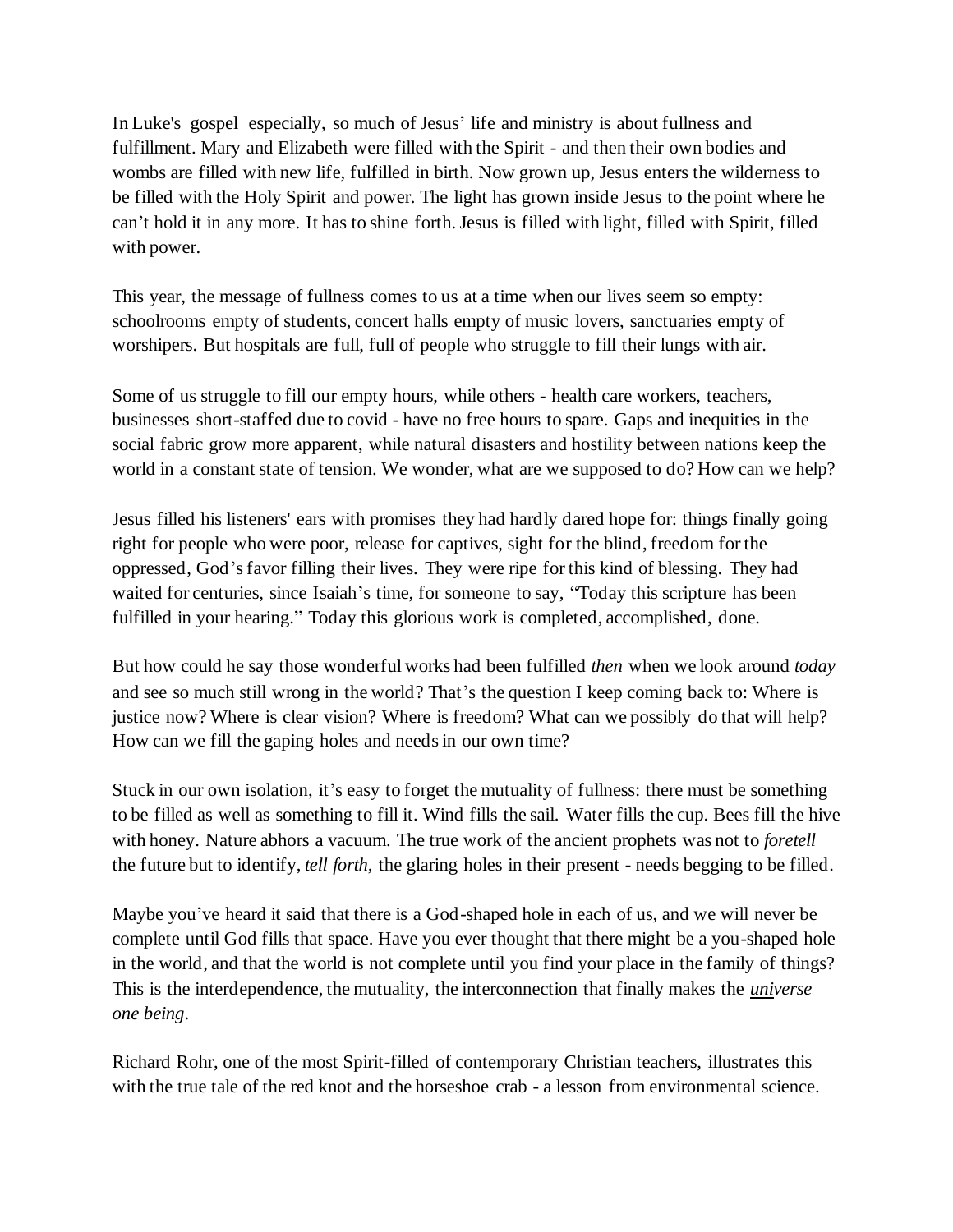Red knots are mid-sized shore birds, similar to sandpipers, robin-red beneath, with dark and light stippled backs, and very long beaks. They winter in South America and spend their summers



of the horseshoe crab which just happen to be spawning as the

raising their young in far northern climates - a 9000-mile migration in spring.

Naturally, they get hungry along the way so they stop in Delaware Bay to refuel, feasting on the protein-rich eggs



birds fly over. Some years ago, scientists noted a decline in the red knot population: could it be climate change? Some rampant disease? No, it was linked to human destruction of the horseshoe crabs. Steps were taken to rebuild the crab population; the migrating birds, too, began to increase. There is a common need for one another. Without the birds, the crabs might have gone extinct. Without the crabs, the birds were doomed. We can never be filled or *fulfilled* on our own.



I was struck by something Jerry Locula, our speaker last week, shared with me later in an email, about his experience here: "I personally recognized that the message of social justice is not only difficult to hear by white people, it is difficult to preach to white people. It takes so much courage on both sides. I am grateful that your church has such great people who are open and have the ability to listen." He's right: It takes so much courage on both sides. There must be

ears to hear and voices to fill the ears, and genuine goodwill on both sides.

In my mind, I started calling this the reciprocity of need. Paul talks about this when he speaks of the variety of gifts, but the same Spirit; varieties of services and varieties of activities, but the same God who inspires all of them, manifesting - showing forth - the Spirit *for the common good*. We need each other. I think of our last year's involvement at Gage East. It's not just that the staff need more hands to do the work, or that the residents' lives are so blighted or benighted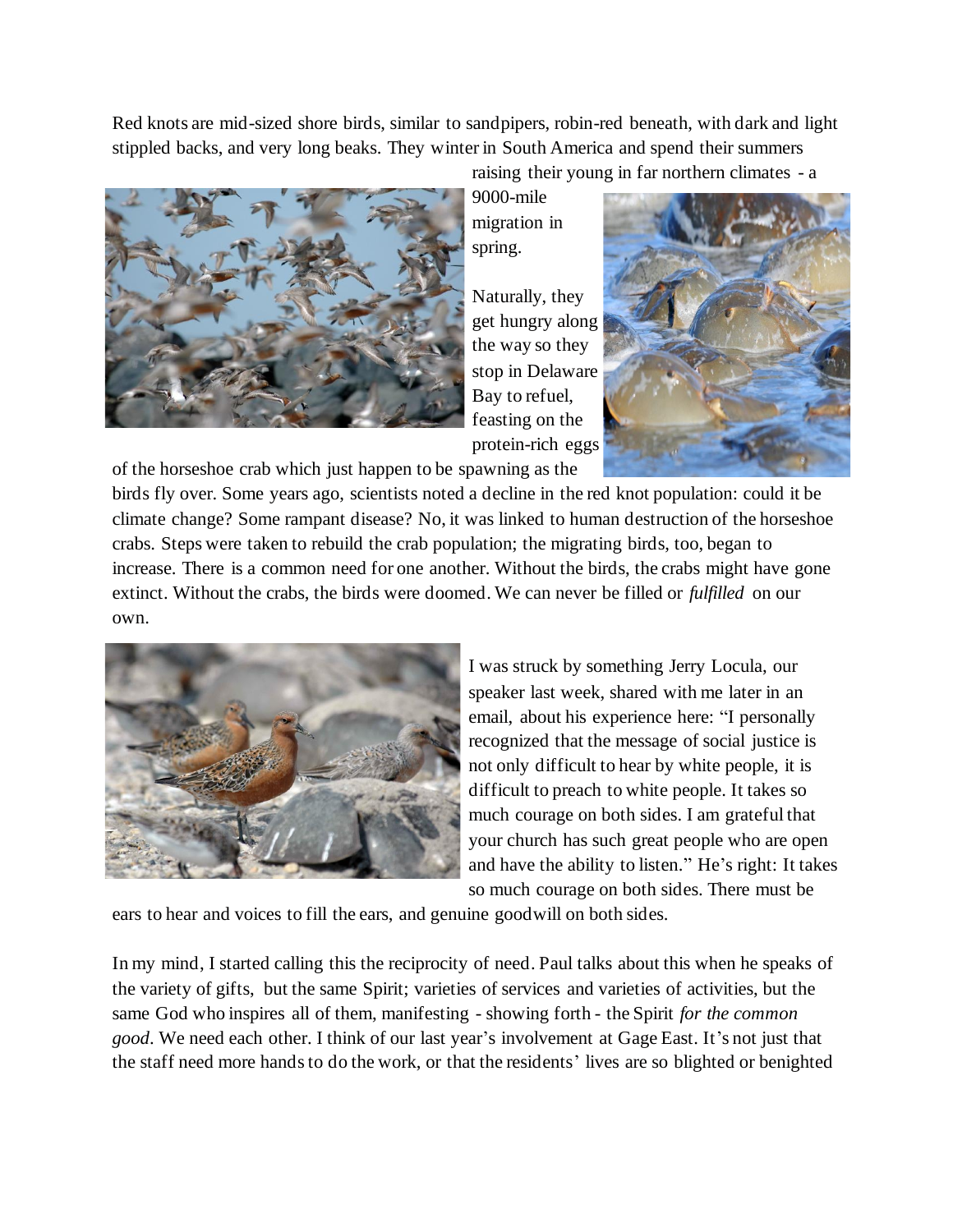that they need our benevolence. We need them just as much. We need to offer our gifts, and receive theirs to us. The need and the blessing flow both ways.

Jesus was not mistaken when he said, "Today this scripture has been fulfilled in your hearing." This was not just another overblown campaign promise. His purposeful journey through his own land brought freedom and healing - though his announcement was not as well-received as we might hope. We'll experience the angry response next week. He fulfilled the prophecy in his day and for his time; in some ways for all time. And yet gaps remain, holes in the smooth weave of the world. Who will fill them?

A friend who lives in the comfortable retirement community of Charter House commented with sadness on the view from her apartment: Methodist Hospital, with all its lights blazing, every room occupied, not just with Covid, but certainly Covid sufferers, too. From a place of safety herself, she grieves for others. "What," she wondered, "are we to do? How can we help? I guess," she concluded, "we just have to keep our hearts open."



Yes. Open hearts beg to be filled by God, with the power of the Spirit. Open hearts seek connection, and find it. Open hearts receive the needs of others and perceive their own need to respond. There is light within you, within each of us, longing to shine forth. You need not worry; you are not the Messiah, and your shining need not dazzle the world; to stop one heart from breaking is enough. To

connect with even one lonely soul, to lighten one sorrow - it is enough. And scripture is once again fulfilled. Thanks be to God.

# **Prayer**

*God, Lord of all creation, lover of life and of everything, please help us to love in our very small way what You love infinitely and everywhere. We thank You that we can offer just this one prayer and that will be more than enough, because in reality every thing and every one is connected, and nothing stands alone. To pray for one part is really to pray for the whole, and so we do. Help us each day to stand for love, for healing, for the good, for the diverse unity of the Body of Christ and all creation, because we know this is what You desire: as Jesus prayed, that all may be one.* 

(To remind us of our one-ness and the universal kinship of all beings, we use a contemporary version of the traditional Lord's Prayer: